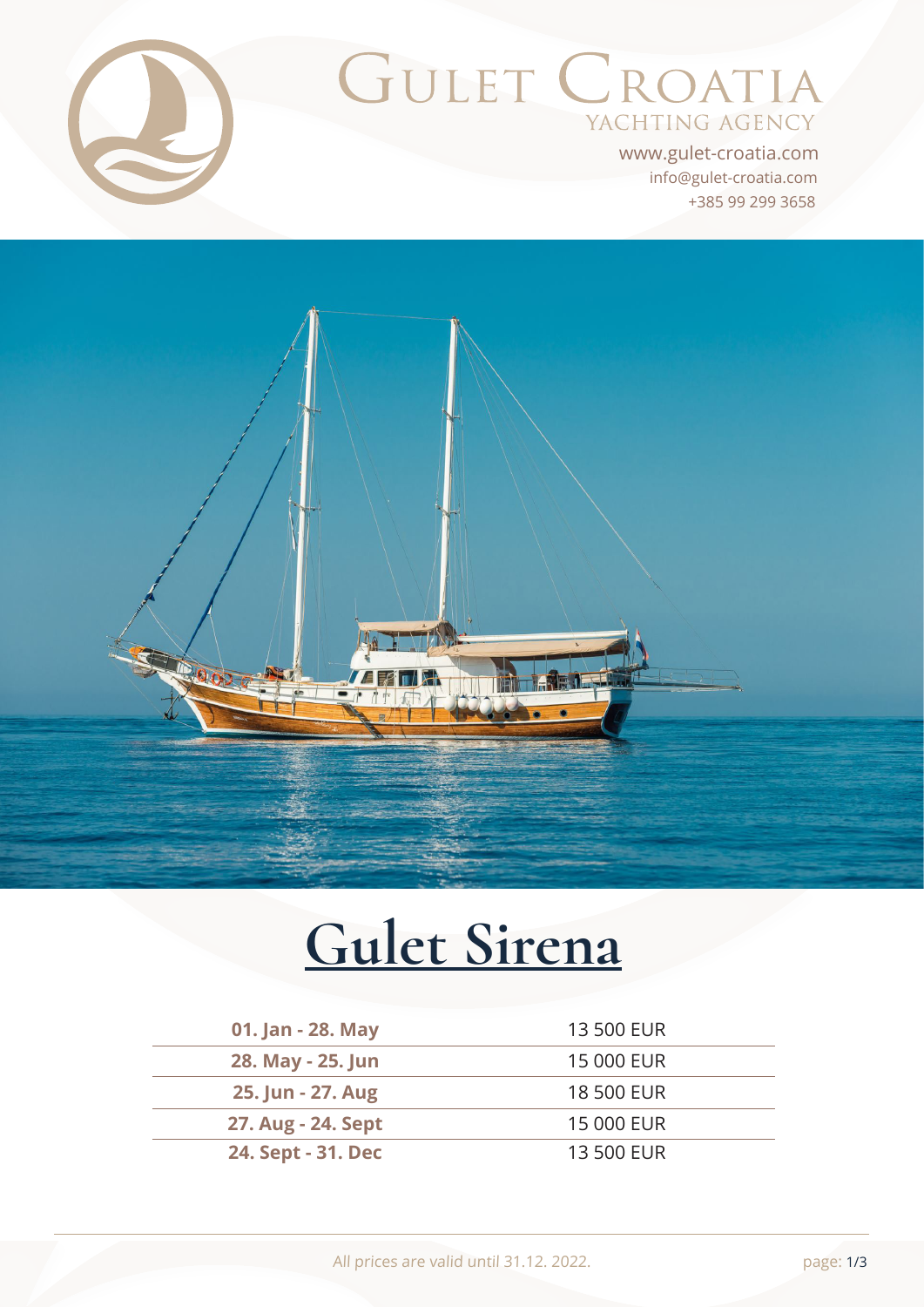# **The yacht prices include:**

Accomodation on yacht, VAT, all running expenses of the yacht, crew's wages, fuel for an average of 4 hours cruising per day, WI FI, A/C for 8 hours daily, free use of on board water sports and recreational equipment.

#### **The yacht price does not include:**

Port and marina fees including Tourist taxes (aploximate cost is between 800 - 1000 EUR per week), national parks entrance and all land tours, transfers to or from the yacht / hotel / airport, shore excursions, gratuity / tips for the crew.

#### **Food and Beverage options:**

- **HALF BOARD** per pax/week (Breakfast / lunch) : 370 EUR

- **FULL BOARD** per pax/week (Breakfast / lunch / diner) : 550 EUR

#### **BEVERAGE OPTIONS:**

- All inclusive domestic non alcoholic package per pax / week: 120 EUR
- All inclusive domestic alcohol package includes Croatian wines, beers, spirits, soft drinks, natural and mineral water, coffee, tea, juices: 220 EUR

#### **FOOD DISCOUNT FOR CHILDREN:**

Children 0 - 2 years free of charge, Children 2 - 10 years 50% discount

# **Accommodation:**

#### **6 Double bed Cabins**

- Each cabin is with private bathroom with shower and home-style toilet.

- Each of the cabins has wardrobe, 24 V/220 electricity, hair dryers, its own en suite

bathroom with shampoo, toilet paper, soap, shower and home-style toilet.

- Bedding, bathroom and beach towels will be provided.
- Air-condition